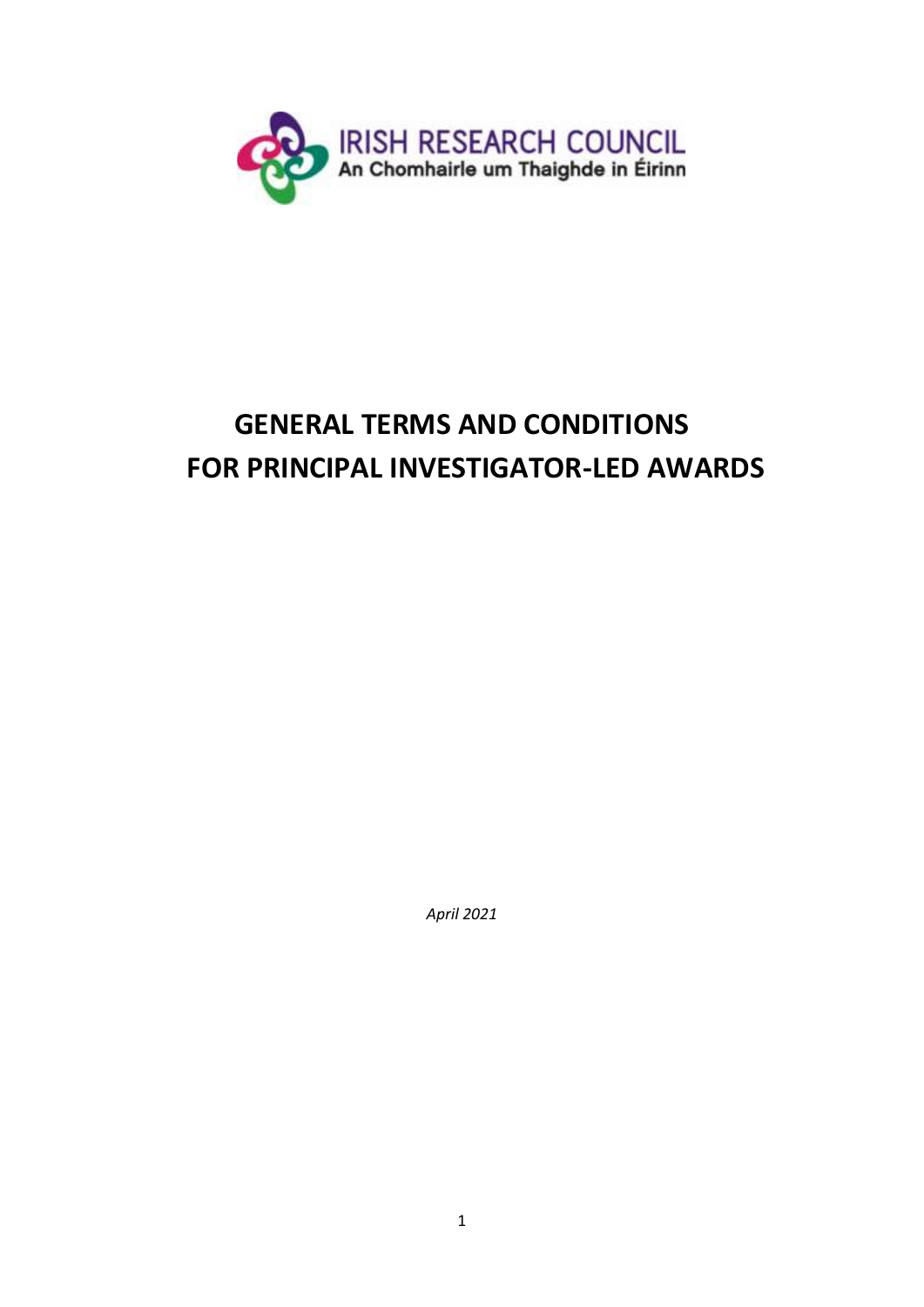# **TABLE OF CONTENTS**

| 1.  |  |
|-----|--|
| 2.  |  |
| 3.  |  |
| 4.  |  |
| 5.  |  |
| 6.  |  |
| 7.  |  |
| 8.  |  |
| 9.  |  |
| 10. |  |
| 11. |  |
| 12. |  |
| 13. |  |
| 14. |  |
| 15. |  |
| 16. |  |
| 17. |  |
| 18. |  |
|     |  |
| 19. |  |
| 20. |  |
| 21. |  |
| 22. |  |
| 23. |  |
| 24. |  |
| 25. |  |
| 26. |  |
| 27. |  |
| 28. |  |
| 29. |  |
| 30. |  |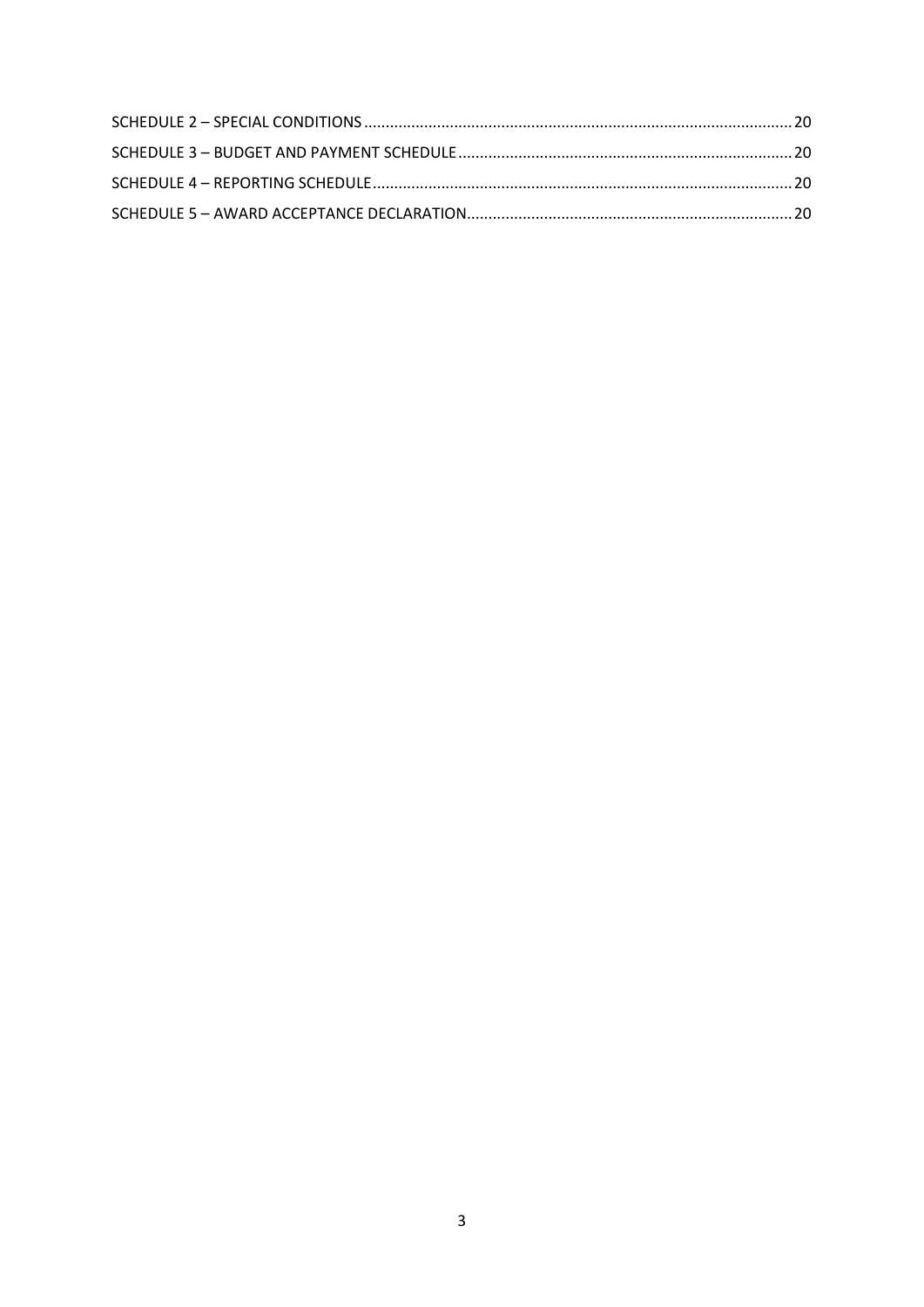### <span id="page-3-0"></span>**DEFINITIONS**

| Applicable law         | means any law applicable in Ireland (without further enactment) or any<br>other applicable jurisdiction and shall include without limitation,<br>common law, statute, statutory instrument, proclamation, bye-law,<br>directive, decision, regulation, rule, order, notice, code of practice, code<br>of conduct, governmental circulars or other directions, rule of court,<br>instruments, or delegated or subordinate legislation.                                                                                                                                                                          |
|------------------------|----------------------------------------------------------------------------------------------------------------------------------------------------------------------------------------------------------------------------------------------------------------------------------------------------------------------------------------------------------------------------------------------------------------------------------------------------------------------------------------------------------------------------------------------------------------------------------------------------------------|
| Application            | means the application form including all accompanying documents.                                                                                                                                                                                                                                                                                                                                                                                                                                                                                                                                               |
| Award                  | means the award as described in the letter of offer.                                                                                                                                                                                                                                                                                                                                                                                                                                                                                                                                                           |
| Awardee                | means the principal investigator.                                                                                                                                                                                                                                                                                                                                                                                                                                                                                                                                                                              |
| <b>Budget</b>          | means the budget identified in schedule 3 and any change agreed in<br>writing by the Irish Research Council.                                                                                                                                                                                                                                                                                                                                                                                                                                                                                                   |
| Collaborator           | means an individual who is committed to providing a valuable<br>intellectual and/or technical contribution to the proposed research and<br>who may or may not receive funding through the award.                                                                                                                                                                                                                                                                                                                                                                                                               |
| Final report           | means the report to be furnished by the awardee to the Irish Research<br>Council in accordance with schedule 4.                                                                                                                                                                                                                                                                                                                                                                                                                                                                                                |
| Financial report       | means the report(s) to be furnished by the awardee to the Irish Research<br>Council in accordance with schedule 4.                                                                                                                                                                                                                                                                                                                                                                                                                                                                                             |
| <b>GDPR</b>            | means EU General Data Protection Regulation 2016/679.                                                                                                                                                                                                                                                                                                                                                                                                                                                                                                                                                          |
| Host institution       | means the organisation to whom the letter of offer is addressed.                                                                                                                                                                                                                                                                                                                                                                                                                                                                                                                                               |
| Intellectual property  | means all intellectual property produced in connection with the award<br>including copyrights, patents, design rights, trade secrets, confidential<br>information, trademarks, trade names, domain names, service marks,<br>utility models, moral rights, topography rights, rights and databases and<br>know-how in all cases whether or not registered or registrable and<br>including registrations and applications for registration of any of these<br>rights and all rights and forms of protection of a similar nature or having<br>equivalent or similar effect to any of these anywhere in the world. |
| Irish Research Council | an associate agency of the Department of Further and Higher Education,<br>Research, Innovation and Science, under the aegis of the Higher<br><b>Education Authority.</b>                                                                                                                                                                                                                                                                                                                                                                                                                                       |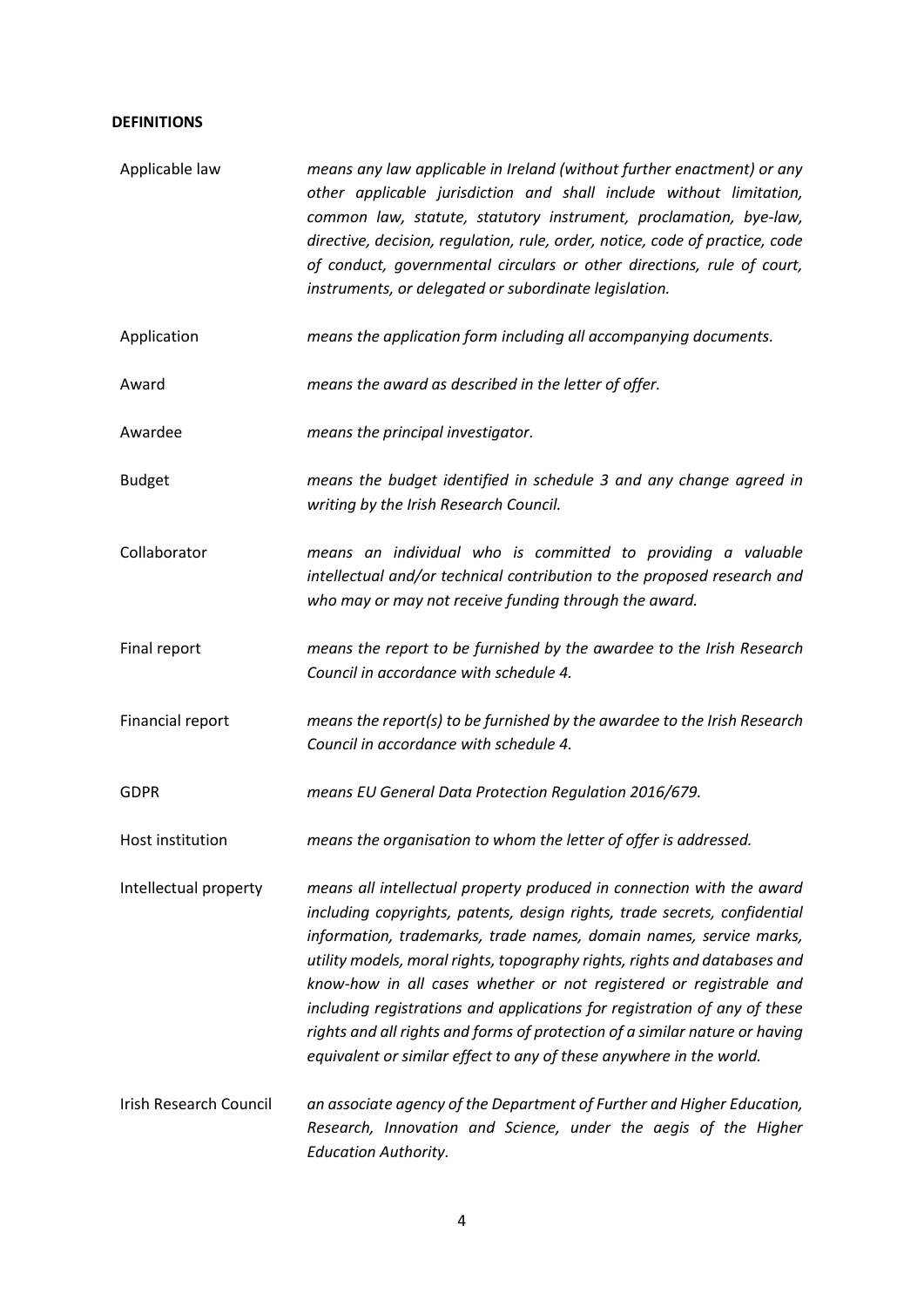Letter of offer *means the letter issued by the Irish Research Council specifying the level and duration of the award that has been accepted by the host institution by executing the acceptance certificate attached to such letter.*

No-cost extension *means an extension of the duration of the term of the award.*

- Open access *means free availability on the public internet, permitting any users to read, download, copy, distribute, print, search, or link to the full texts of these articles, crawl them for indexing, pass them as data to software, or use them for any other lawful purpose, without financial, legal, or technical barriers other than those inseparable from gaining access to the internet itself. The only constraint on reproduction and distribution, and the only role for copyright in this domain, should be to give authors control over the integrity of their work and the right to be properly acknowledged and cited.*
- Parties *means the Irish Research Council, the host institution and the awardee.*

Personal data *means any piece of information that relates to an identifiable person.*

- Programme assets *means any asset including equipment, acquired or generated, directly or indirectly with the benefit of the award.*
- Progress report *means the report(s) to be furnished by the awardee to the Irish Research Council in accordance with schedule 4.*
- Research misconduct *means fabrication (including without limitation the making up of data or results and recording or reporting them), falsification (including but not limited to manipulating research materials, equipment or processes or changing or omitting data or results such that the research is not accurately represented in the research record), plagiarism (the appropriation of another person's ideas, processes, results or words without giving appropriate credit) or other serious deviation from accepted practices.*
- Research project *means the research project described in the application and any amendments agreed in writing by the Irish Research Council.*
- Research team *means the awardee, staff, students, visiting researchers and others employed, involved or otherwise engaged by the host institution for the purposes of the research project.*
- Term *means the period of the award as outlined in the letter of offer subject to any amendments agreed in writing by the Irish Research Council.*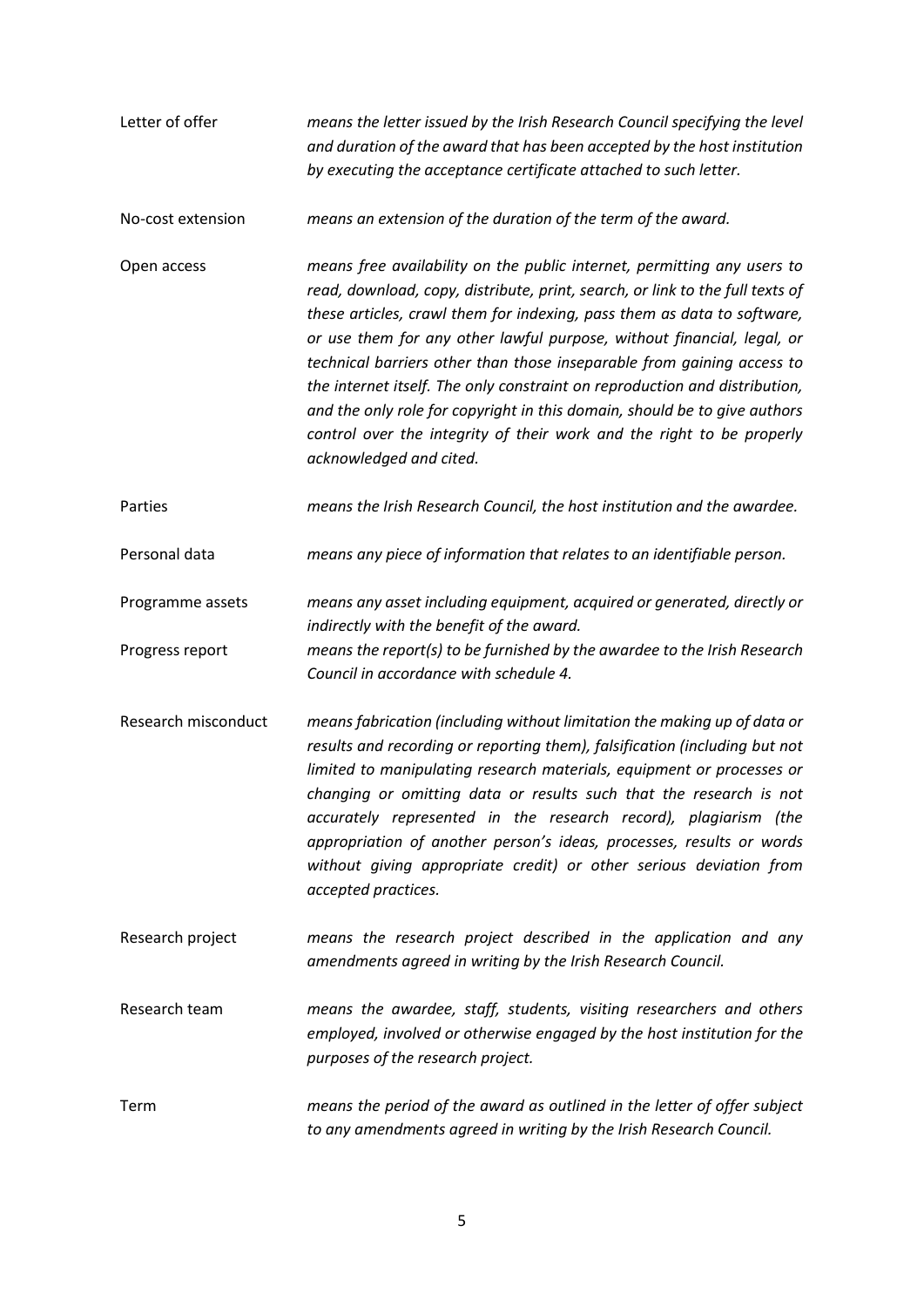Terms and Conditions *means the terms and conditions set out in schedule 1.*

Website *means [www.research.ie.](http://www.research.ie/)*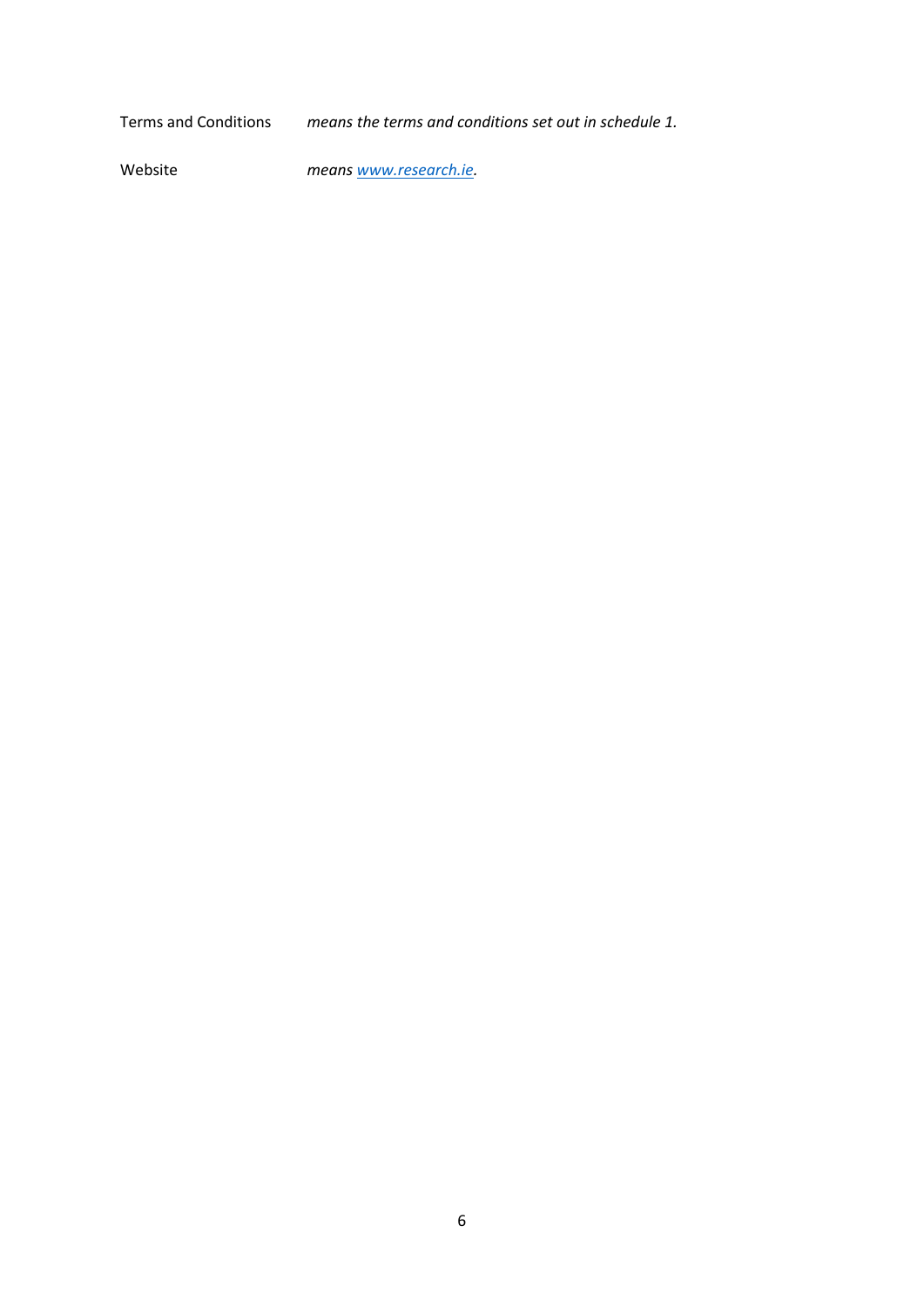### <span id="page-6-0"></span>**SCHEDULE 1 – GENERAL TERMS AND CONDITIONS**

# <span id="page-6-1"></span>**1. Scope**

- 1.1. These Terms and Conditions are applicable to the following programmes:
	- SFI-IRC Pathway Programme 2021
	- European Social Survey Round 11 Call for National Coordinator

# <span id="page-6-2"></span>**2. General**

- 2.1. This document, in conjunction with the relevant call document, the letter of offer and the Irish Research Council's policies and procedures, set out the general Terms and Conditions for all principal investigator-led awards funded by the Irish Research Council.
- 2.2. The Irish Research Council reserves the right to amend these Terms and Conditions at any time. Any such amendments will be notified to participating host institutions and will also be posted on the Irish Research Council's website.
- 2.3. The Irish Research Council's policies and procedures can be found at [www.research.ie.](http://www.research.ie/) These may be amended, supplemented or replaced by the Irish Research Council at any time.
- 2.4. The award shall be governed by and construed in accordance with the laws of Ireland and the parties expressly and irrevocably submit to the jurisdiction of the Irish Courts.
- 2.5. Failure to comply with these Terms and Conditions may lead to sanctions, up to and including termination or revocation of the award, and the Irish Research Council reserves the right to recover funds paid in part or in full.
- 2.6. Any reference to the Irish Research Council includes, where appropriate, its predecessors the Irish Research Council for the Humanities and Social Sciences and the Irish Research Council for Science Engineering and Technology.

# <span id="page-6-3"></span>**3. Warranties**

- 3.1. The host institution warrants to the Irish Research Council that:
	- (a) the award acceptance documentation is executed by its duly authorised representative with full power and authority to enter into these Terms and Conditions;
	- (b) it has obtained and shall maintain for the duration of the award all necessary consents, approvals, authorisations, licences and permissions which are required so that it can comply with its obligations under these Terms and Conditions and shall not commit any act or omission which might invalidate, breach or otherwise impair the effect of such consents, approvals, authorisations, licences or permissions;
	- (c) every statement, representation or information provided in any report submitted by the host institution to the Irish Research Council, or information provided by the host institution in response to a request from the Irish Research Council, is and will be, to the best of the host institution's knowledge, true, complete and accurate;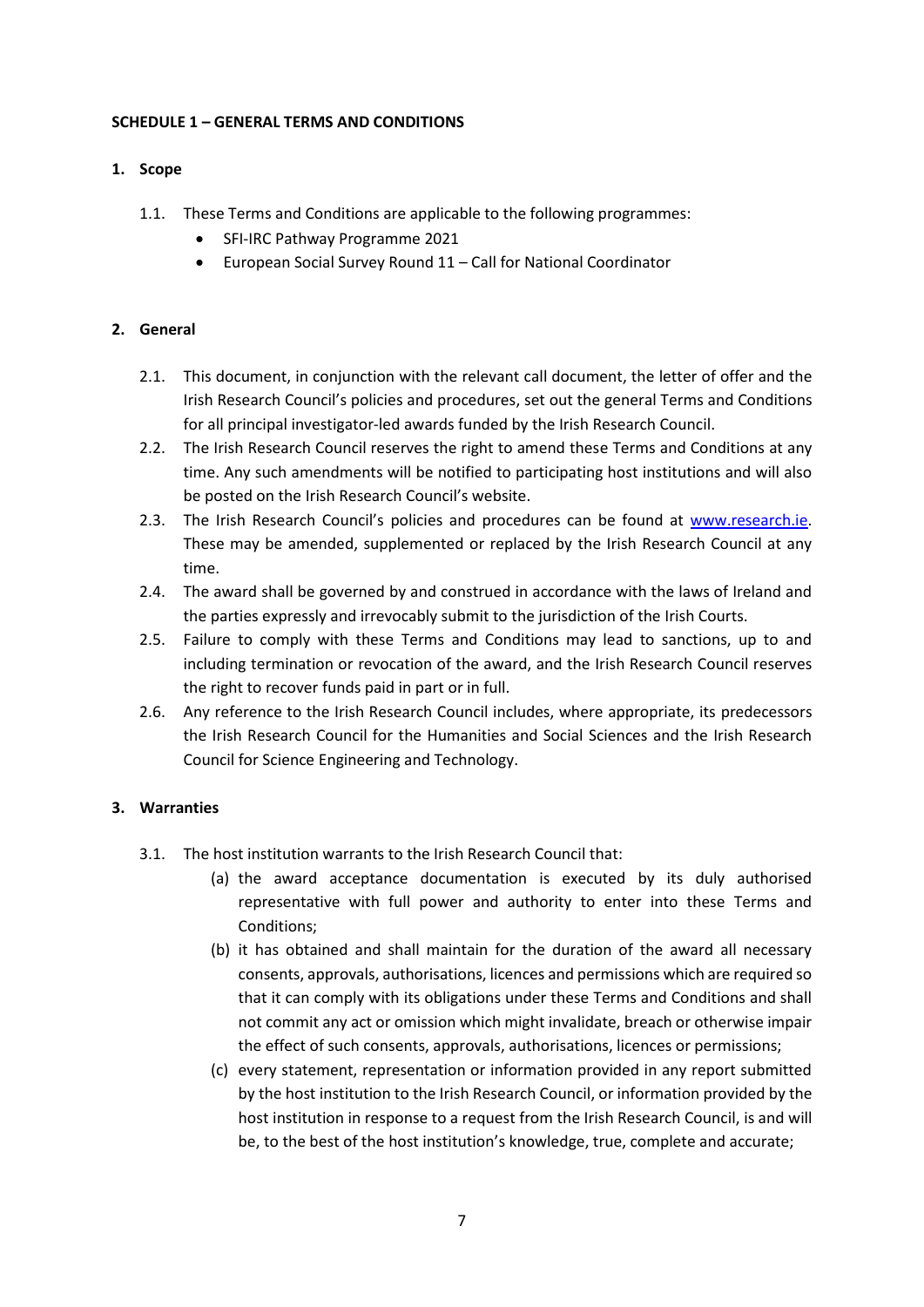- (d) the awardee and any persons on the research team or otherwise performing duties related to the award are suitably skilled, trained and qualified for the performance of such duties;
- (e) the recruitment of staff and students to the research team will be done openly, through public advertisement;
- (f) the research project shall be conducted in compliance with all institutional policies and applicable laws;
- (g) issues of an ethical nature relating to research project are identified at the earliest opportunity and, where required, approval has been obtained from the ethics committee(s) recognised by the host institution;
- (h) the research project complies with all national and international requirements governing the use of sensitive materials or processes, for example, but not limited to radioactive isotopes, ionising radiation, laboratory or other animals, pathogenic organisms, genetically manipulated organisms, toxic and hazardous substances and research on human subjects.
- (i) the research project complies with the provisions of the Children First Act 2015 and the National Guidance for the Protection and Welfare of Children 2017;
- (j) it will comply with all necessary and statutory permissions laid down by local and national authorities in relation to protecting the environment, preventing pollution and ensuring wider societal health and safety protection.

#### <span id="page-7-0"></span>**4. Responsibilities of the host institution**

- 4.1. The host institution must ensure that all grant funding received is used for the purposes for which it is provided, as set out in these Terms and Conditions, and that value for money is achieved. The host institution should be fully compliant with the requirements of the Department of Public Expenditure and Reform's Circular 13/2014 – [Management of and](https://www.gov.ie/en/circular/647e51a0e42d48fb92530e6204fa52ed/)  [Accountability for Grants from Exchequer Funds](https://www.gov.ie/en/circular/647e51a0e42d48fb92530e6204fa52ed/) and any other applicable government circulars.
- 4.2. The host institution is fully responsible for the award and for the adherence of the awardee and, where applicable, each member of the research team, to these Terms and Conditions and the Irish Research Council's policies and procedures. The host institution must:
	- (a) comply with these Terms and Conditions and with the Irish Research Council's policies and procedures;
	- (b) ensure that the awardee and each other member of the research team receives a copy of these Terms and Conditions, and any subsequent changes;
	- (c) ensure that the awardee acts as the primary point of contact for the Irish Research Council during the funding term;
	- (d) ensure that appropriate direction and supervision of the research team is provided;
	- (e) not permit a significant change to the research project, unless otherwise agreed in writing by the Irish Research Council;
	- (f) ensure that the awardee is responsible to the host institution for the direction, management and pursuit of the research project in all of its objectives;
	- (g) ensure that the awardee and each other member of the research team has applied for and received an ORCID identifier number;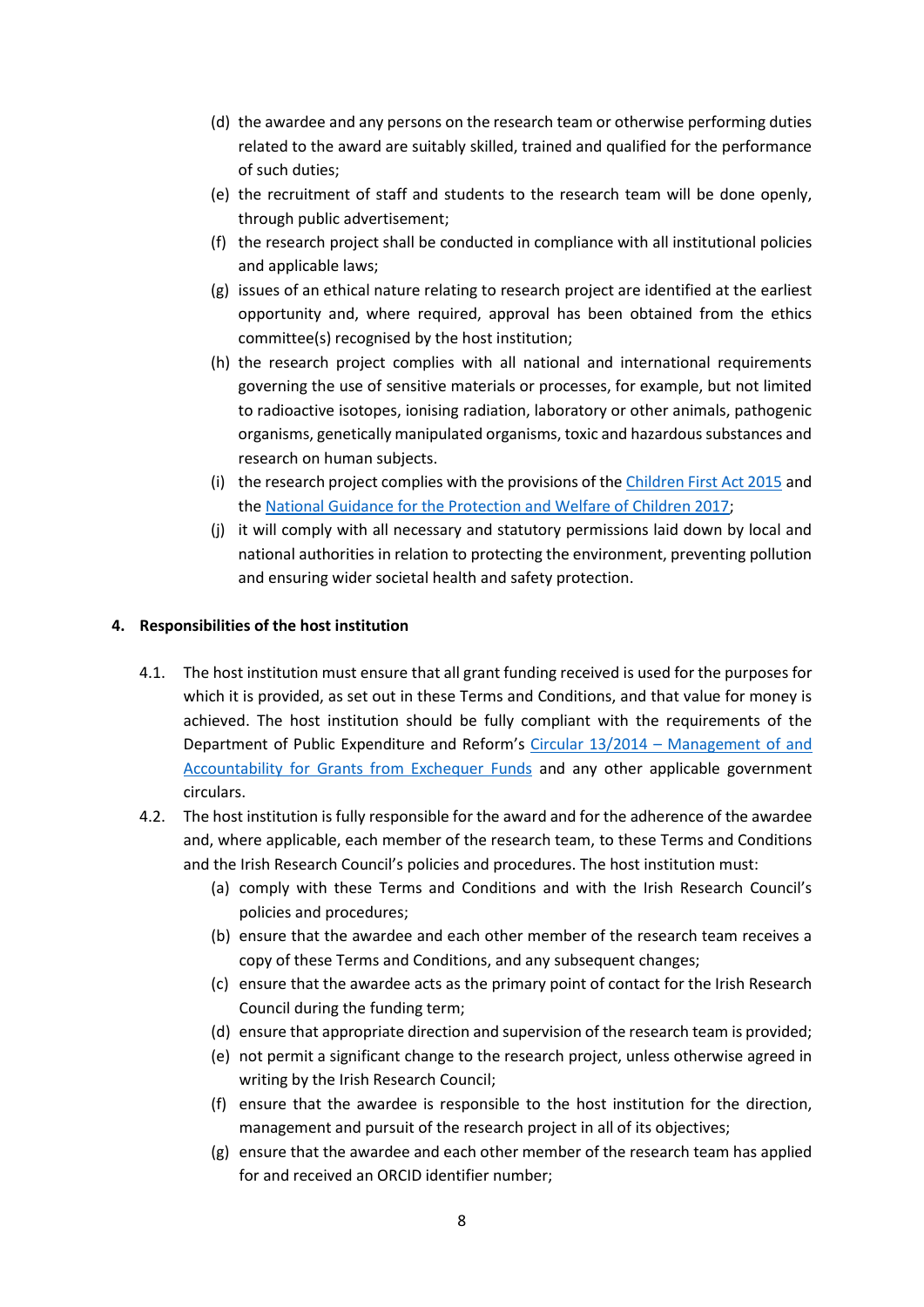- (h) ensure that any and all of its staff interact in a professional manner with staff of the Irish Research Council;
- (i) ensure that certification of research integrity training undertaken by the awardee and the research team is available for inspection on request;
- (j) ensure that a safe working environment is provided for all individuals associated with the award. The host institution's approach and policy on health and safety matters must meet all applicable regulatory and legislative requirements and be consistent with best practice;
- (k) comply with all relevant statutory requirements, regulatory requirements, regulations and bye-laws relating to the award and including without limitation all such relating to the employment, involvement or engagement of the members of the research team.
- 4.3. The host institution shall notify the Irish Research Council at the earliest possible opportunity if the awardee:
	- (a) has substantially reduced their time or professional commitment to the award;
	- (b) severs, or intends to sever, their connection with the host institution;
	- (c) has been absent for a continuous period of three months or more;
	- (d) has relinquished, or intends to relinquish, active direction of the award.

#### <span id="page-8-0"></span>**5. Responsibilities of the awardee**

- 5.1. The awardee must adhere at all times to these Terms and Conditions and the Irish Research Council's policies and procedures referenced within.
- 5.2. The awardee is responsible for the direction and management of the research project from a financial, legal and ethical perspective.
- 5.3. The awardee must ensure that all information submitted in reports to the Irish Research Council, or in connection with the award, is accurate, complete and provided in accordance with specified timelines.
- 5.4. The awardee must take all reasonable steps to ensure that the members of the research team do not engage in research misconduct.

# <span id="page-8-1"></span>**6. Payment of the award**

- 6.1. The award shall be paid to the host institution in accordance with schedule 3 below, as may be amended by the Irish Research Council, subject to compliance by the host institution and the awardee with these Terms and Conditions.
- 6.2. The host institution will apply the award as set out in this agreement and will not deviate in any respect without the prior written consent of the Irish Research Council.
- 6.3. Payment of the award shall be made by electronic transfer to the bank account nominated by the host institution in accordance with schedule 3 below.
- 6.4. Where major underspend is identified as part of the reporting process, subsequent payments may be reduced, or the timetable of payments amended.
- 6.5. Where applicable, the Irish Research Council will provide funding for postgraduate stipends at a flat rate of €18,500 per annum for up to four years. The Irish Research Council will also make a maximum contribution of €5,750 per annum towards the cost of postgraduate fees.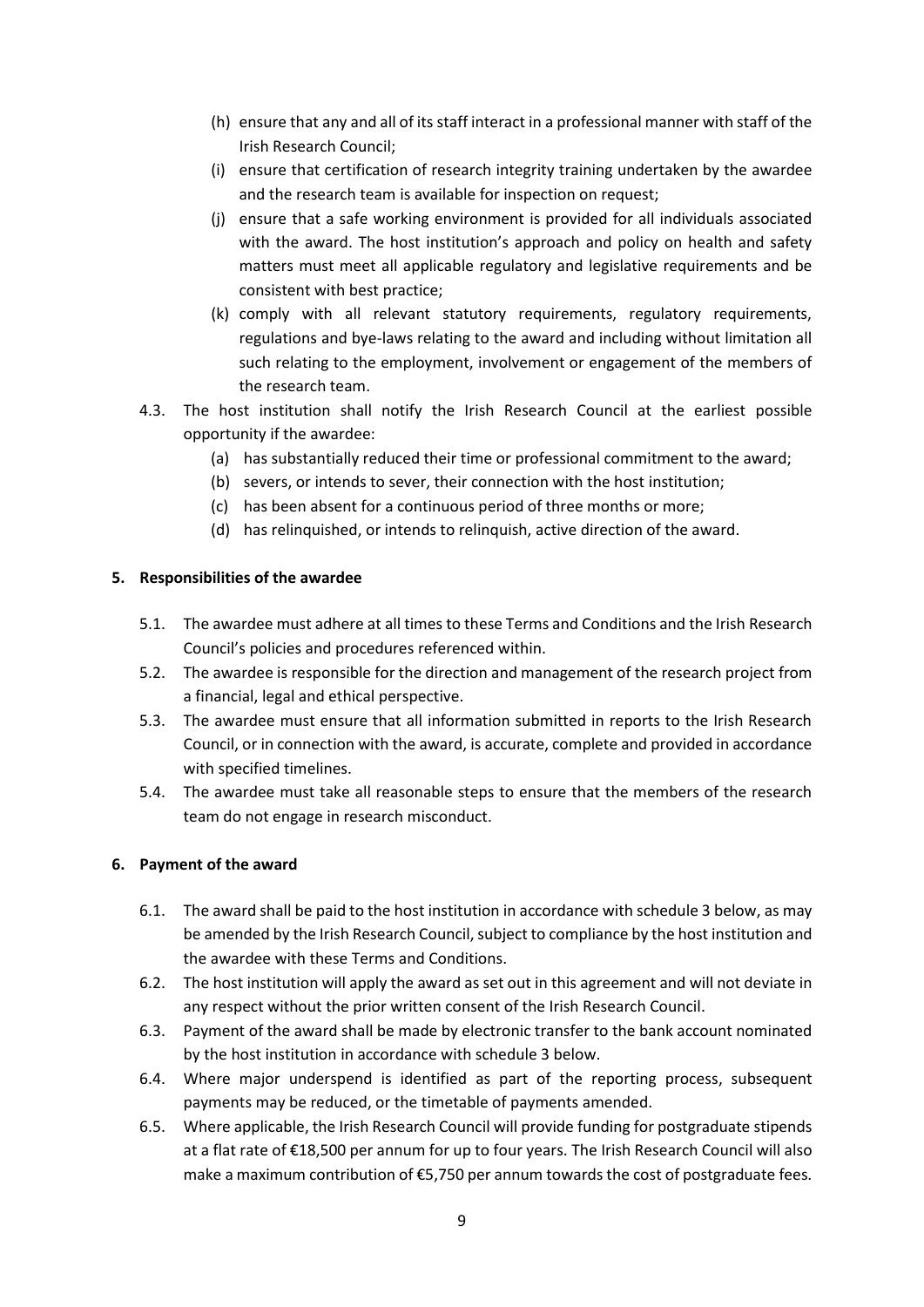# <span id="page-9-0"></span>**7. Financial accountability**

- 7.1. The host institution must ensure that all funds claimed and paid under the award are allowable, necessary and reasonable for the conduct of the research project.
- 7.2. The host institution shall furnish the required financial reports to the Irish Research Council as set out in schedule 4 below.
- 7.3. The host institution shall furnish the final financial report to the Irish Research Council within sixty days of the end of the funding term.
- 7.4. The host institution will return all unspent funds to the Irish Research Council within sixty days of the end of the funding term.
- 7.5. The host institution shall ensure that the procurement of goods and services under the award is carried out in accordance with procurement law and policy, including any guidelines issued by the Department of Public Expenditure and Reform in relation to public sector procurement.
- 7.6. If the host institution incurs costs that exceed the amount of the award, then such excess shall be borne by the host institution.
- 7.7. The Irish Research Council shall have the right to seek reimbursement in the event of an overpayment of the award, including the right to set off such overpayment against further payments of the award.
- 7.8. The host institution must not accept or receive funding for the same research project from any other source unless previously approved of in writing by the Irish Research Council.
- 7.9. The Irish Research Council reserves the right to commission audits of the host institution for financial or other compliance. The host institution undertakes to fully facilitate these reviews.
- 7.10. The Irish Research Council reserves the right to ask for confirmation from external auditors of the following:
	- (a) that the annual accounts of the host institution are up to date and have been approved by the auditors without qualification;
	- (b) that the management letter from the auditors raised no matters that did or could significantly affect the administration of the award;
	- (c) that the funds received have been used for the purpose for which they were awarded.
- 7.11. The Irish Research Council accepts no responsibility, financial or otherwise, for expenditure or liabilities arising out of work carried out under the award.
- 7.12. The host institution must fully indemnify the Irish Research Council against all such expenditure or liabilities and against any actions, proceedings, costs, damages, expenses claims and demands arising from them including, in particular, but without limitation, any claims for compensation for which the host institution may be liable as an employer or otherwise, or any claims by any person in relation to any intellectual property.

# <span id="page-9-1"></span>**8. Term**

8.1. The award shall commence on the date specified in the letter of offer and, unless terminated earlier in accordance with these Terms and Conditions, shall continue for the period specified in the letter of offer.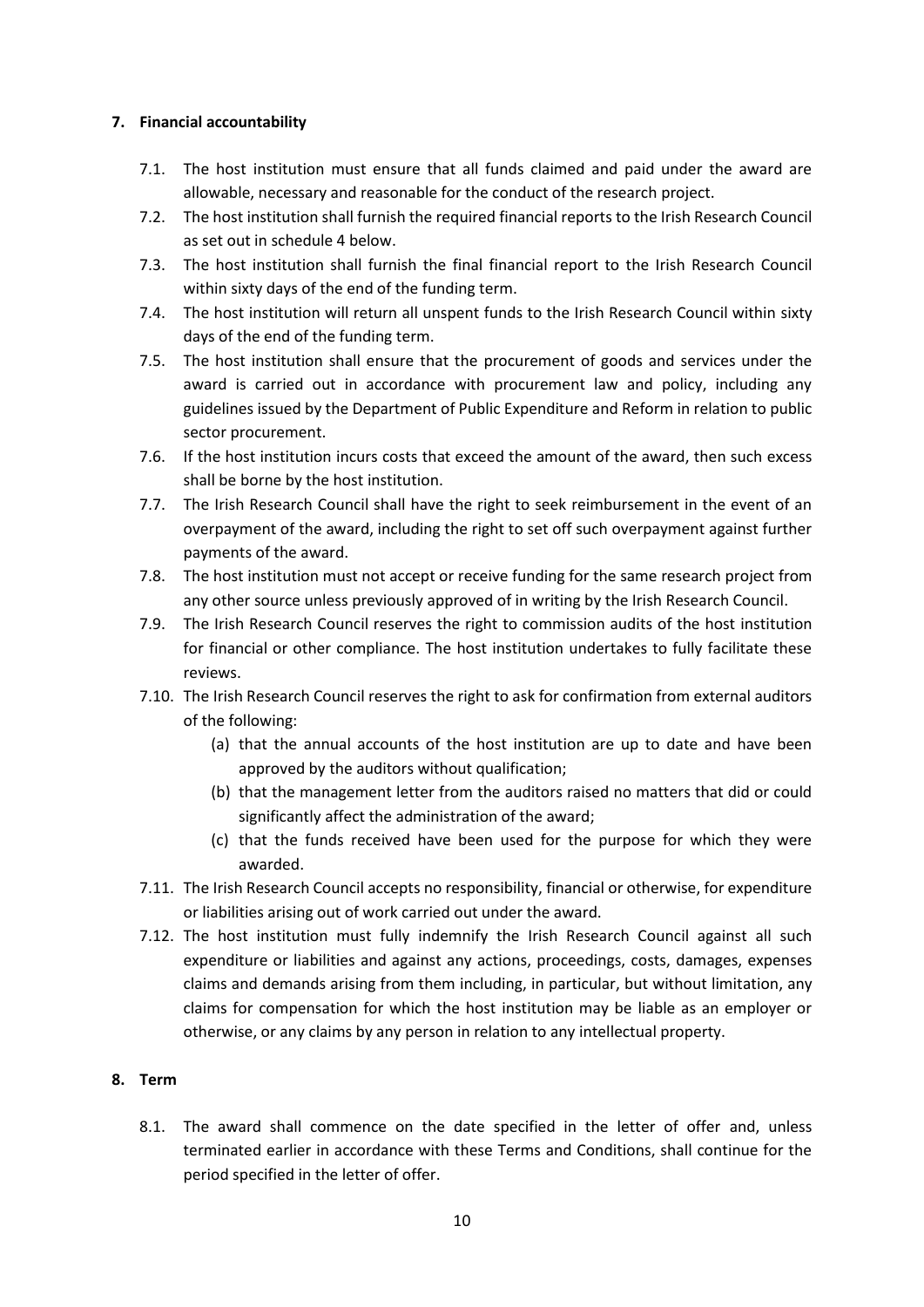8.2. The Irish Research Council may approve a once-off no-cost extension for a maximum period of 25% of the total length of the award beyond the end of the original term. A request for a no cost extension must be made in writing by the awardee and host institution and must comply with the Irish Research Council's [No-cost Extension Policy,](https://research.ie/assets/uploads/2020/09/IRC_No-Cost-Extension-Policy_Final.pdf) as may be amended from time to time. Please note that this time limit does not apply in cases of eligible career breaks such as maternity leave, adoptive leave, carer's leave or prolonged sick leave.

## <span id="page-10-0"></span>**9. Government funding**

- 9.1. The host institution acknowledges that the Irish Research Council is dependent on the Irish State for funding of its grant activities and that, if sufficient funding is not forthcoming from the State, the Irish Research Council may not be in a position to fund all of its award commitments. Accordingly, the host institution agrees that if the Irish Research Council does not have sufficient funding to cover all of its award commitments as aforesaid:
	- (a) the Irish Research Council shall be entitled in its sole discretion to determine which award commitments it will continue and which commitments it will reduce, suspend, terminate or revoke;
	- (b) the Irish Research Council shall be entitled in its sole discretion to forthwith reduce, suspend, terminate or revoke the award by written notice to the host institution.

#### <span id="page-10-1"></span>**10. Budget reallocations**

10.1. The Irish Research Council acknowledges that, following the commencement of an award, a certain degree of flexibility in the management of budgets may be required in order to best achieve the objectives of the research. It is the Council's policy to consider requests for reallocation of funds if it serves to facilitate the goals of the research project. Further detail is contained in the Irish Research Council's [Budget Reallocation Policy.](https://research.ie/assets/uploads/2020/09/IRC_Budget-Reallocations-Policy_Final.pdf)

#### <span id="page-10-2"></span>**11. Programme assets**

- 11.1. The host institution shall ensure effective asset management and maintenance standards.
- 11.2. The assets purchased under any award shall primarily be used for the purpose of the research project.
- 11.3. The host institution shall be responsible for ensuring that, where appropriate, assets purchased under the award have adequate insurance cover. If such assets are damaged or destroyed, the host institution shall repair or replace them.
- 11.4. Programme assets purchased under the award shall vest in the host institution, unless agreed otherwise with the Irish Research Council in writing.
- 11.5. If it is proposed that the award is to be transferred to another host institution, no such transfer may occur until advance agreement, in writing, is reached between the host institution and the Irish Research Council regarding rights in and to any programme assets purchased under the award.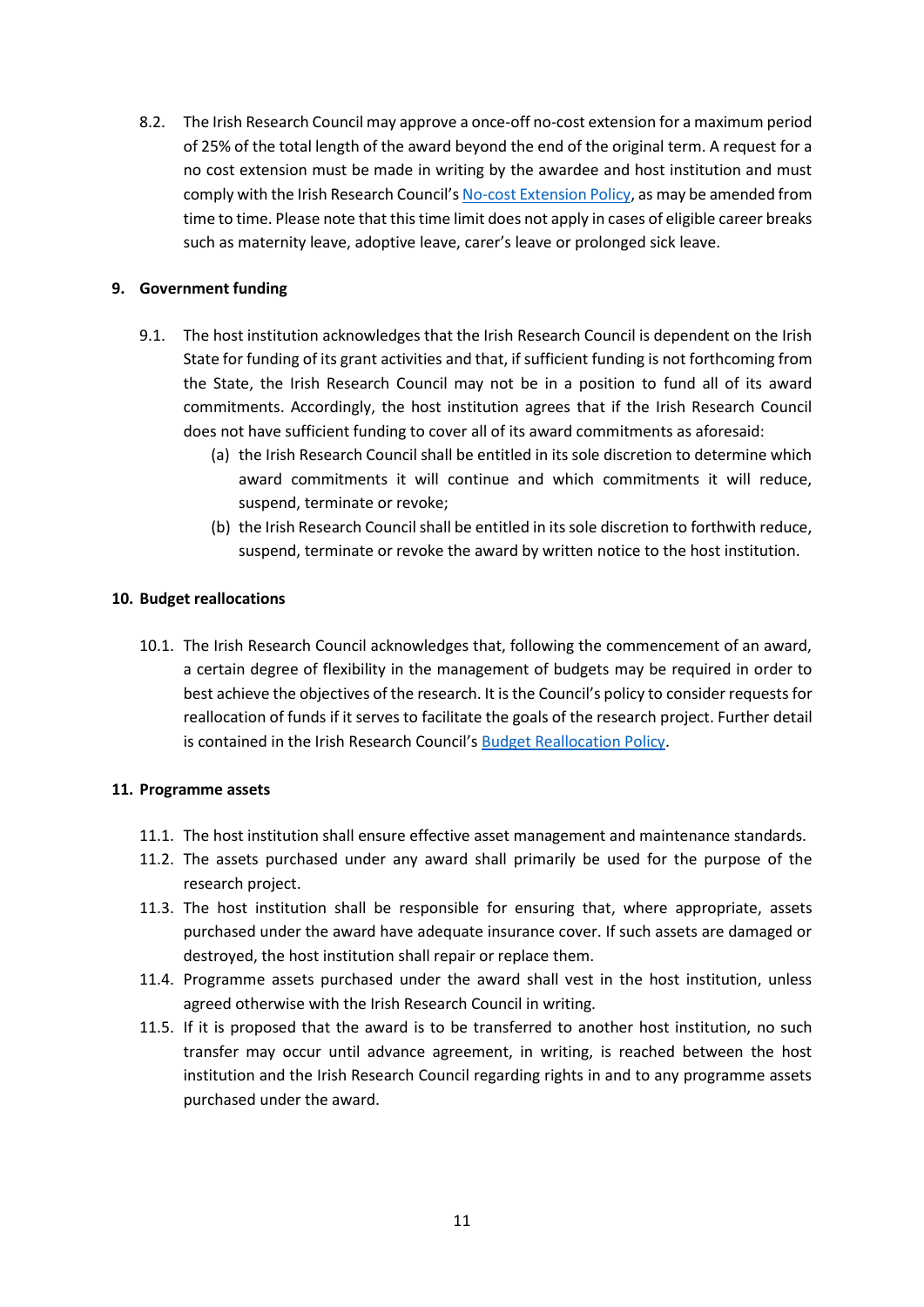#### <span id="page-11-0"></span>**12. Intellectual property**

- 12.1. The Irish Research Council does not make any claim to intellectual property arising from the award.
- 12.2. Where appropriate, the Irish Research Council encourages that all reasonable endeavours are taken to ensure that, where practicable, discoveries and advancements in knowledge arising from the research project are translated for public benefit including commercial development as set out in in Ireland's [National IP Protocol 2019.](https://www.knowledgetransferireland.com/Reports-Publications/Ireland-s-National-IP-Protocol-2019-.pdf)
- 12.3. Where research is wholly funded by the Irish Research Council, the host institution shall own any intellectual property arising from the research. The host institution shall then be free to negotiate arrangements for other organisations to access the intellectual property to maximise the benefits of commercialisation for Ireland.
- 12.4. The host institution must establish rules and procedures for protecting and managing any intellectual property arising during the award. These rules and procedures must be in accordance with national guidelines.
- 12.5. The host institution and the awardee must disseminate, as widely as reasonably practicable and in accordance with the [Ireland's National IP Protocol 2019](https://www.knowledgetransferireland.com/Reports-Publications/Ireland-s-National-IP-Protocol-2019-.pdf), the outputs of the research project in internationally peer-reviewed publications, and, where appropriate, among the general public.
- 12.6. In the case of collaborative research where more than one host institution is involved, a research agreement (including reference to intellectual property rights, dispute resolution and confidentiality) must be in place before the award can commence. The terms of any such agreement must not conflict with those outlined in this document and a copy of any such agreements should be made available to the Irish Research Council.

# <span id="page-11-1"></span>**13. Review of progress**

- 13.1. The Irish Research Council attaches considerable importance to monitoring the progress, outputs and outcome of its awards. The timetable for submission of written interim and final progress reports is outlined in schedule 4. The continuation of funding will be dependent on the demonstration of sufficient progress through these progress reports.
- 13.2. It is the ultimate responsibility of the host institution to ensure that progress reports satisfactory to the Irish Research Council are submitted either:
	- (a) as required under the award conditions or;
	- (b) otherwise at the request of the Irish Research Council including, where relevant, reports in relation to research outputs that are generated after the award has terminated for up to a period of ten years following the date of such termination.
- 13.3. Where the required progress reports incorporate information or data from third parties, the host institution is responsible for ensuring that it is duly authorised to disclose such third-party information to the Irish Research Council.
- 13.4. The host institution shall ensure that the awardee submits each required progress report promptly and, where applicable, within the period specified by the Irish Research Council. If there are exceptional reasons which will cause a delay in the submission of any report, including the final report, a written request to extend the deadline may be made by the host institution to the Irish Research Council before the due date passes.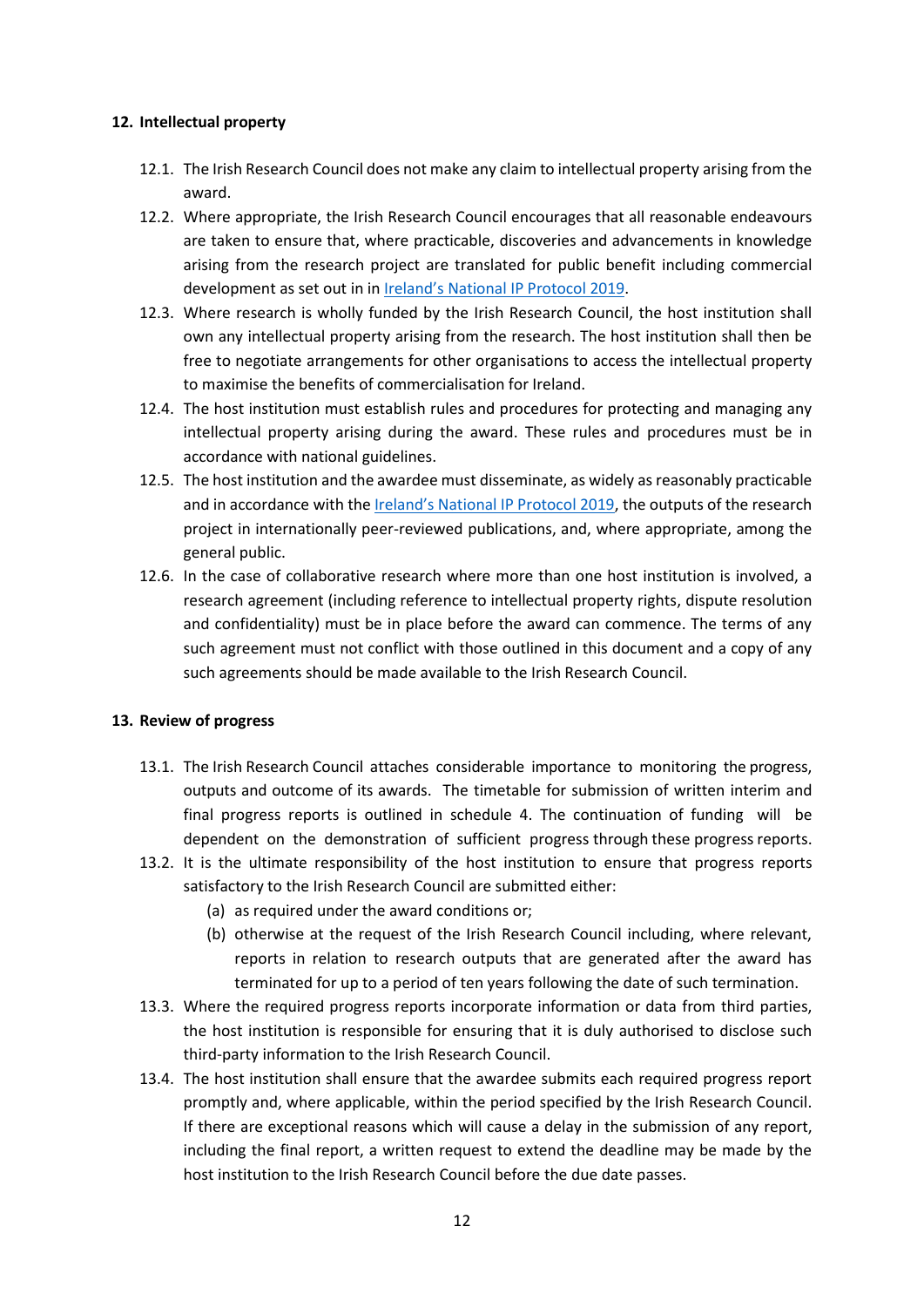- 13.5. Failure to file the required progress report by the specified deadline, or submission of an unsatisfactory report, may result in the Irish Research Council reducing, suspending, terminating or revoking the award. Where an award is terminated, the Irish Research Council will have leave to seek recovery of monies which have been awarded.
- 13.6. Where progress reports are outstanding, or unsatisfactory to the Irish Research Council, the awardee will not be eligible to be named on a subsequent application for funding from the Irish Research Council until such outstanding report has been submitted and declared satisfactory.
- 13.7. In the case of all awards, a certain percentage of funding, as indicated in schedule 3, will be reserved to ensure satisfactory completion of the research project. If a final report satisfactory to the Irish Research Council is not received within six months of the termination of the award, the Irish Research Council shall be entitled to terminate the award and not pay the final award payment.
- 13.8. All projects may be subject to external research and financial audit. The purpose of any audit is to verify the original aims of the award and determine progress as specified. A research audit may include independent peer review or site visit as appropriate. The host institution shall fully cooperate with any such auditor or professional adviser and allow them full access to all financial and other records referred to in section 13.

#### <span id="page-12-0"></span>**14. Audits and record keeping**

- 14.1. The host institution shall maintain separate financial records for the award identified by a reference code which is specific to the award.
- 14.2. All financial records in relation to the award must be maintained in accordance with good accounting practice.
- 14.3. The host institution shall maintain such other records as may be reasonably necessary required to satisfy the Irish Research Council that the host institution has complied with these Terms and Conditions, including records relating to the progress, outputs and outcome of the research project.
- 14.4. The host institution and awardee must make all records referred to in clause 14.3 available to the Irish Research Council or its authorised representative(s) upon reasonable notice for the duration of the research project and for a period of six years following submission to the Irish Research Council of the final report relating to the award.

#### <span id="page-12-1"></span>**15. Open access**

- 15.1. The Irish Research Council's policy in relation to open access is available [here.](https://research.ie/assets/uploads/2017/05/irc_open_access_policy_final_1.pdf)
- 15.2. Where relevant, the host institution shall ensure that the awardee and the research team comply with the [National Framework on the Transition to an Open Research Environment.](https://repository.dri.ie/catalog/0287dj04d)
- 15.3. The Irish Research Council requires a data management plan to be submitted in line with the requirements outlined in schedule 4. A guide for the preparation of data management plans is available here.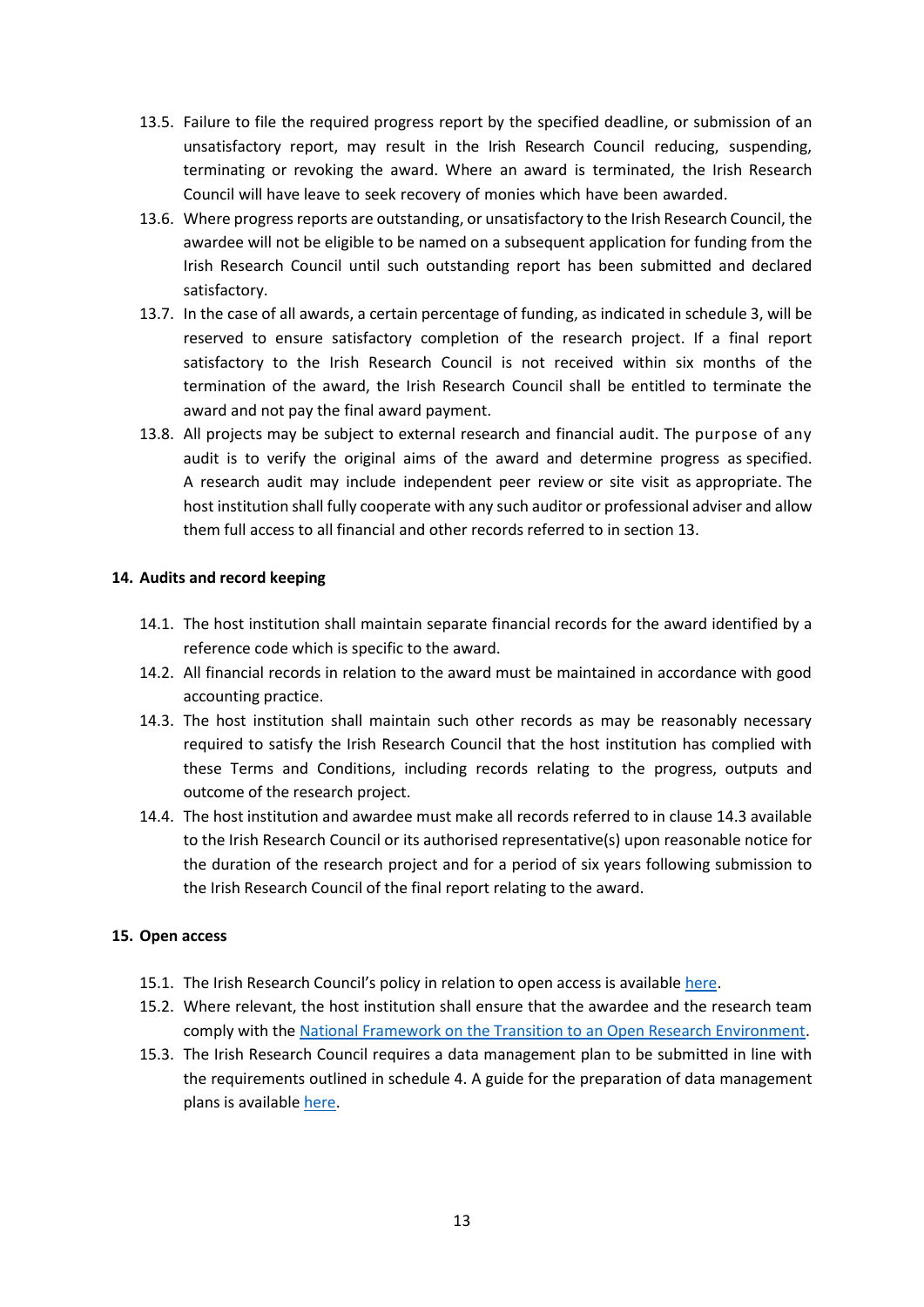#### <span id="page-13-0"></span>**16. Bullying, harassment and sexual harassment**

- 16.1. The Irish Research Council supports a system in which researchers, both staff and students, are entitled to carry out their research free from any form of harassment, victimisation or bullying.
- 16.2. It is the responsibility of the host Institution to create an appropriate research culture and to deal with any complaints of harassment, victimisation or bullying in accordance with fair procedures and natural and constitutional justice and in line with their internal procedures guided by national policies.
- 16.3. All Irish Research Council staff are entitled to be treated with courtesy and respect at all times and, accordingly, are encouraged to report any instances of infractions to management. In cases where staff experience abusive or inappropriate behaviour from an individual, the Irish Research Council reserves the right to report any such behaviour to the relevant personnel in the host institution connected with the individual.

# <span id="page-13-1"></span>**17. Gender equality in research**

- 17.1. The Irish Research Council's [Gender Strategy and Action Plan](https://research.ie/resources/publications/gender-strategy-and-action-plan-2013-2020/) commits to systematically and consciously working to address gender challenges by:
	- (a) encouraging more equal gender representation in the research population, for example by showcasing relevant role models;
	- (b) acknowledging unconscious gender bias may exist and taking steps to limit any effect on internal processes and procedures to deliver a level playing field for all applicants;
	- (c) supporting the development of national initiatives to remove gender related structural constraints and barriers in the recruitment, advancement, retention and mobility of all researchers in the Irish research system;
	- (d) increasing awareness of the need to consider whether a potential sex and/or gender dimension is relevant in a research proposal and, where relevant, requiring integration of sex/gender analysis into the design, implementation, evaluation and dissemination of the research.
- 17.2. It is a requirement that the awardee and their host institution promote gender balance in research development and dissemination activities, in particular in relation to the organisation of conference or networking panels associated with the award.

# <span id="page-13-2"></span>**18. Research governance**

- 18.1. The host institution must ensure that the highest quality of research conduct is maintained at all times throughout the award.
- 18.2. The host institution shall have in place effective systems for assuring the quality of research carried out by the research team and any other collaborators in the research project.
- 18.3. The host institution shall have effective mechanisms for identifying research misconduct and shall have clearly publicised and agreed procedures for investigating allegations made of such misconduct.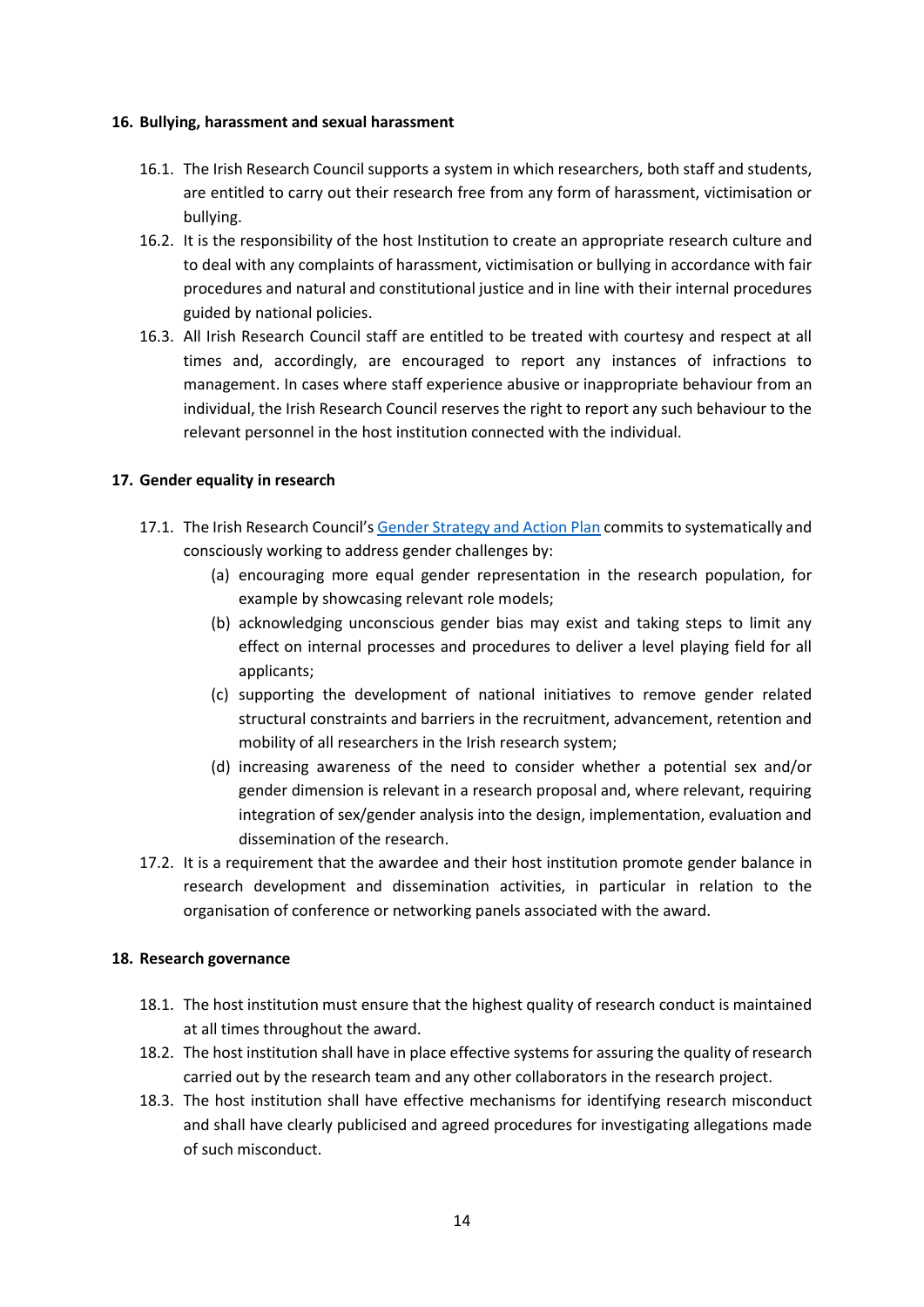- 18.4. The host institution shall ensure that the awardee and, where relevant, the research team shall, comply with th[e European Code of Conduct for Research Integrity,](https://www.allea.org/wp-content/uploads/2017/05/ALLEA-European-Code-of-Conduct-for-Research-Integrity-2017.pdf) the [National Policy](https://www.iua.ie/wp-content/uploads/2019/08/IUA_Research_Integrity_in_Ireland_Report_2019.pdf)  [Statement on Ensuring Research Integrity in Ireland](https://www.iua.ie/wp-content/uploads/2019/08/IUA_Research_Integrity_in_Ireland_Report_2019.pdf) and any other guidance the Irish Research Council may release in relation to research integrity.
- 18.5. The host institution shall ensure that all members of the research team who do not already have an appropriately certified level of training in research integrity, receive such training within:
	- (a) six months of the date of commencement of the award; or
	- (b) if the member joins the research team after the date of commencement of the award, within six months of the date on which they join the research team.

Failure to ensure that all members of the research team receive appropriately certified training in research integrity within this period may result in reduction, suspension or termination of the award.

18.6. The host institution shall as soon as possible furnish to the Irish Research Council, in writing, details of any proven allegation of research misconduct directly or indirectly relating to the award.

# <span id="page-14-0"></span>**19. Acknowledgement of funding**

- 19.1. It is an explicit requirement for the awardee, research team and the host institution to publicly acknowledge the support received from the Irish Research Council, to include appropriate use of the Irish Research Council's logo.
- 19.2. The awardee and the research team must comply with the Irish Research Council's [Requirements for Acknowledgement of Funding](https://research.ie/assets/uploads/2017/05/Requirements-for-acknowledgement-of-Irish-Research-Council-support-UPDATE.pdf) policy at all times.
- 19.3. Where an awardee consistently fails to acknowledge the Irish Research Council's support, sanctions may be applied including prohibition from applying for additional Irish Research Council funding for a period of two years.
- 19.4. The full name of our organisation, the Irish Research Council, should always be used when acknowledging support.
- 19.5. The host institution shall ensure that:
	- (a) any and all publications resulting from the award include the following reference: "*The research conducted in this publication was funded by the Irish Research Council under award number [XXXXXXX]";*
	- (b) the support of the Irish Research Council is acknowledged in all press releases and referenced orally in news media interviews, including popular media, such as, radio, television and news magazines;
	- (c) the support of the Irish Research Council is acknowledged appropriately in all social media.
- 19.6. It is a requirement that the awardee notifies the Irish Research Council in advance of their participation in any significant events, for example, attaining an award of significant merit or substantial participation in events of national interest or impact connected to their award.
- 19.7. If the host institution or any member of the research team intend to issue a press release about the research project, the host institution must notify the Irish Research Council in advance to allow for coordination.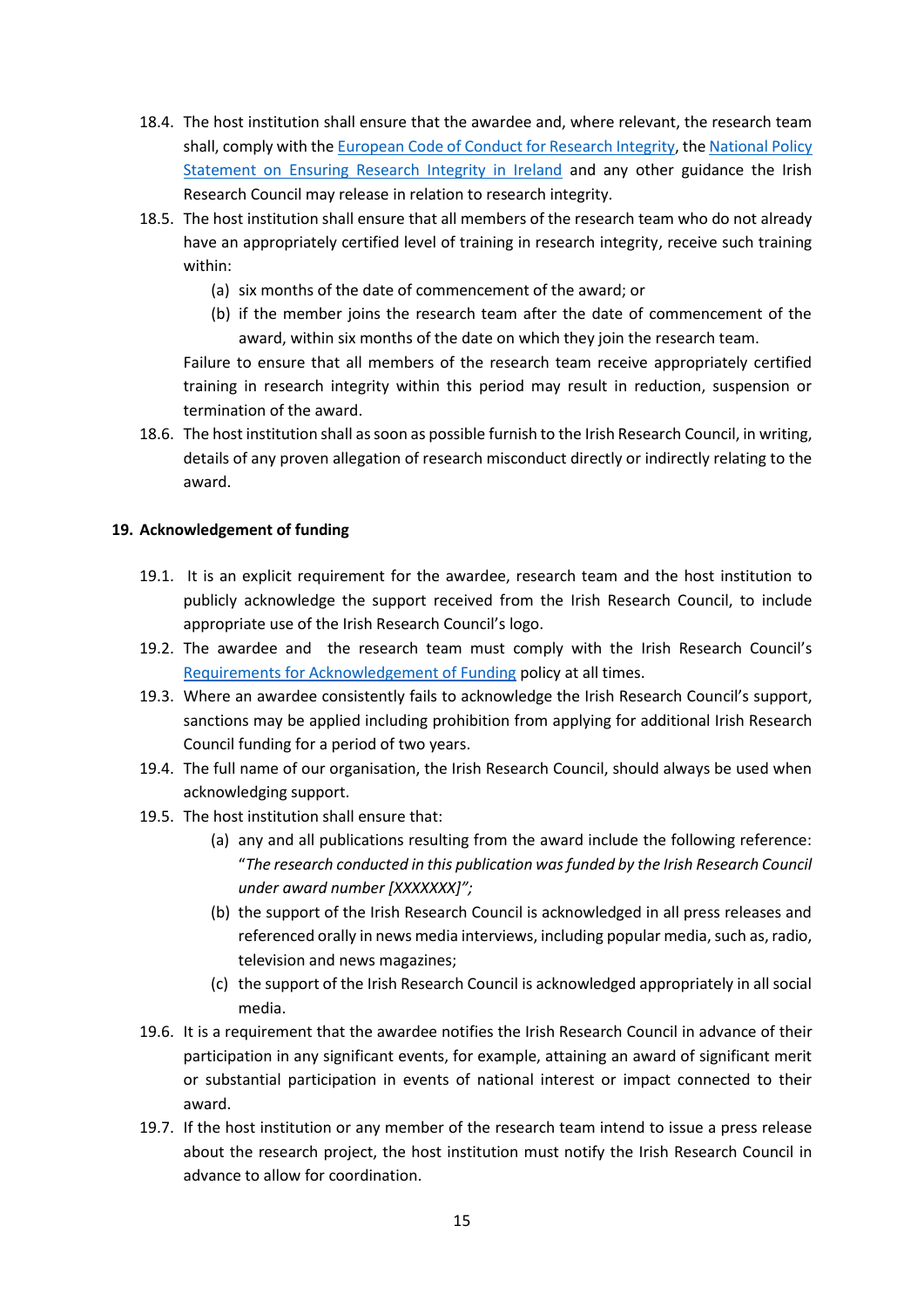#### <span id="page-15-0"></span>**20. Career development**

20.1. It is the policy of the Irish Research Council to ensure that the early-stage researchers it funds are equipped with the relevant disciplinary and transferrable skills to allow them to pursue diverse career paths and establish themselves as independent researchers and thinkers. The Irish Research Council's Career Development Policy Statement is available [here.](https://research.ie/assets/uploads/2017/05/IRC-Researcher-Career-Development-Policy-Statement_29Sept2017.pdf)

## <span id="page-15-1"></span>**21. Additional awards**

- 21.1. This award may be held in conjunction with other externally funded travel bursaries, equipment grants or awards provided that:
	- (a) should the awardee apply for further funding to another source, they will explicitly state as part of that application that they hold an Irish Research Council award and, if successful, will notify the Irish Research Council prior to accepting the award;
	- (b) awardees who have other sources of funding must inform the appropriate offices in their host institution and the Irish Research Council about the amount and source of this funding in writing. This information must also be recorded in the required progress reports. This applies to additional funding received before or during the term of the award.
- 21.2. Where the awardee is in receipt of additional funding from another source, the Irish Research Council reserves the right to request a time management plan.

# <span id="page-15-2"></span>**22. Award transfer**

- 22.1. If the awardee intends to take up an appointment at another eligible institution, then they may seek the Irish Research Council's agreement for the award to be transferred. The Irish Research Council may, but shall not be obliged to, agree to such request provided that:
	- (a) it is satisfied that such an action will not impact on the completion of the award according to the agreed budget, objectives and deliverables;
	- (b) the transfer is agreed, in writing and in advance, by the Irish Research Council, the original host institution and the new host institution;
	- (c) arrangements satisfactory to the Irish Research Council and the new host institution are put in place to continue the research project in the new host institution in a manner in which it was originally approved; and
	- (d) the Irish Research Council reserves the right to impose whatever conditions and to take whatever action it deems appropriate in the event of such a transfer, including halting the continued payment of instalments.

# <span id="page-15-3"></span>**23. Termination**

- 23.1. The Irish Research Council reserves the right to reduce, suspend, terminate or revoke, the award with immediate effect:
	- (a) if any of the information in the award application is found to be inaccurate in any material respect;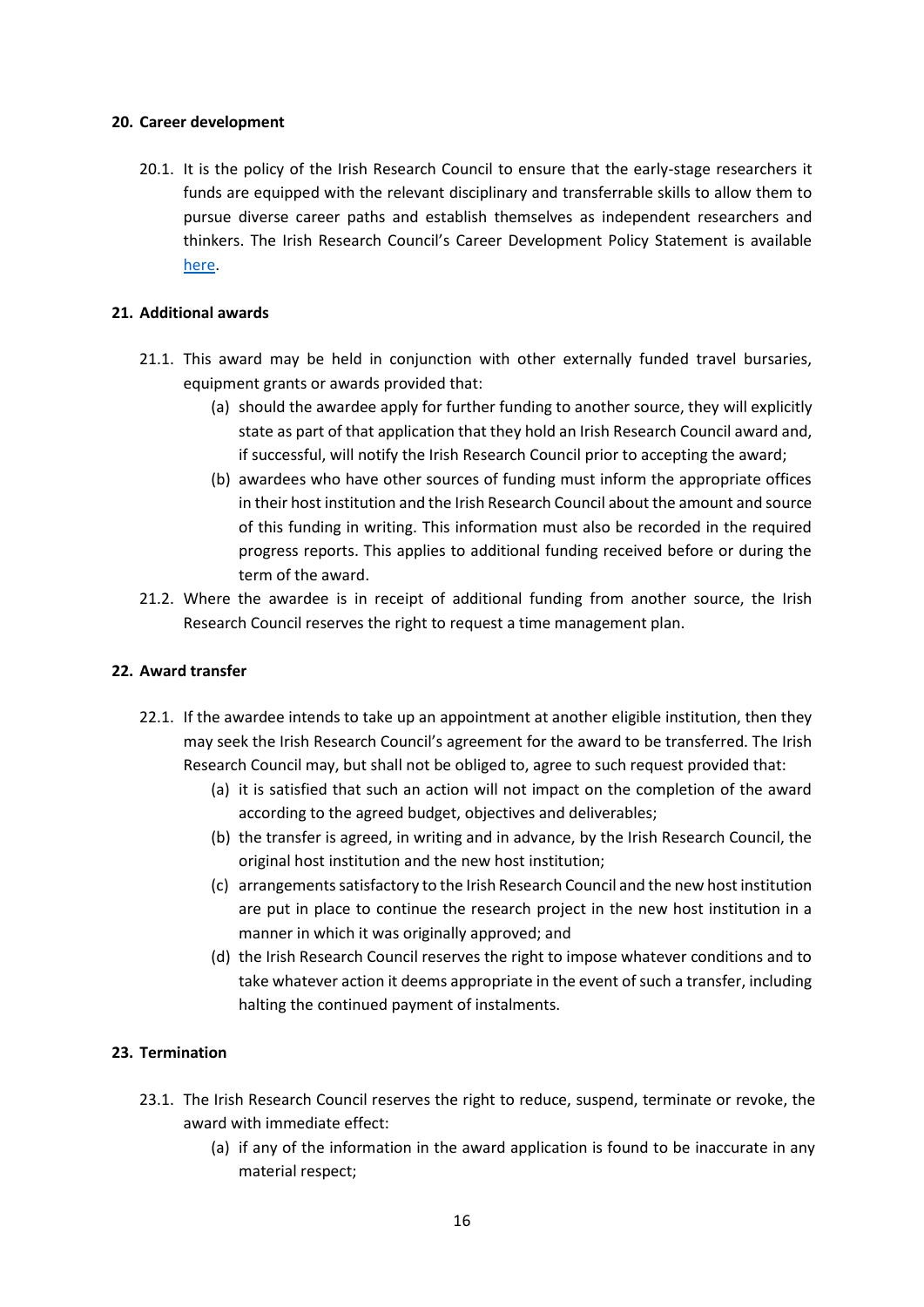- (b) if the host institution or the awardee has materially failed to comply with these Terms and Conditions;
- (c) if, in the reasonable opinion of the Irish Research Council, progress in the research project is not satisfactory;
- (d) if the host institution is unable to obtain any relevant permits, approvals, permissions or consents necessary for the carrying out of the research project;
- (e) if the awardee is found to have engaged in research misconduct;
- (f) where an allegation of bullying or harassment against the awardee has been upheld and a subsequent risk assessment carried out by the host institution identifies a need for further action;
- (g) if the host institution terminates the awardee's employment;
- (h) if the awardee severs their connection with the host institution or reduces their connection with the host institution to such extent that, in the reasonable opinion of the Irish Research Council, they can no longer give active direction of the research project.
- 23.2. No costs incurred during any period of suspension of the award or after the effective date of termination or revocation of the award shall be direct costs.
- 23.3. Within sixty days of the effective date of termination, revocation or expiration of the award, the host institution must provide the Irish Research Council with a report containing such information as would be contained in the final report relating to the award together with an itemised accounting of costs incurred prior to such date.
- 23.4. Where the award is reduced, terminated or revoked by the Irish Research Council in accordance with clause 23.1, the host institution must repay to the Irish Research Council such amount of the award as remains unspent within sixty days of the effective date of termination.

# <span id="page-16-0"></span>**24. Conflict of interest**

- 24.1. The host institution is responsible for:
	- (a) recording and managing actual and potential conflicts of interest in respect of the award;
	- (b) ensuring that any relationship between the host institution, the awardee or other members of the research team and any commercial organisation or other third party relevant to the award does not give rise to a conflict of interest for the host institution, the awardee or other members of the research team;
	- (c) putting in place a dedicated conflict of interest policy, where this is required by any applicable guidance.
- 24.2. Any conflict of interest or potential conflict of interest relating to the host institution, the awardee or other members of the research team must be fully disclosed to the Irish Research Council as soon as such conflict or potential conflict becomes apparent. In the event of any conflict or potential conflict of interest, the Irish Research Council shall, at its discretion, decide on the appropriate course of action.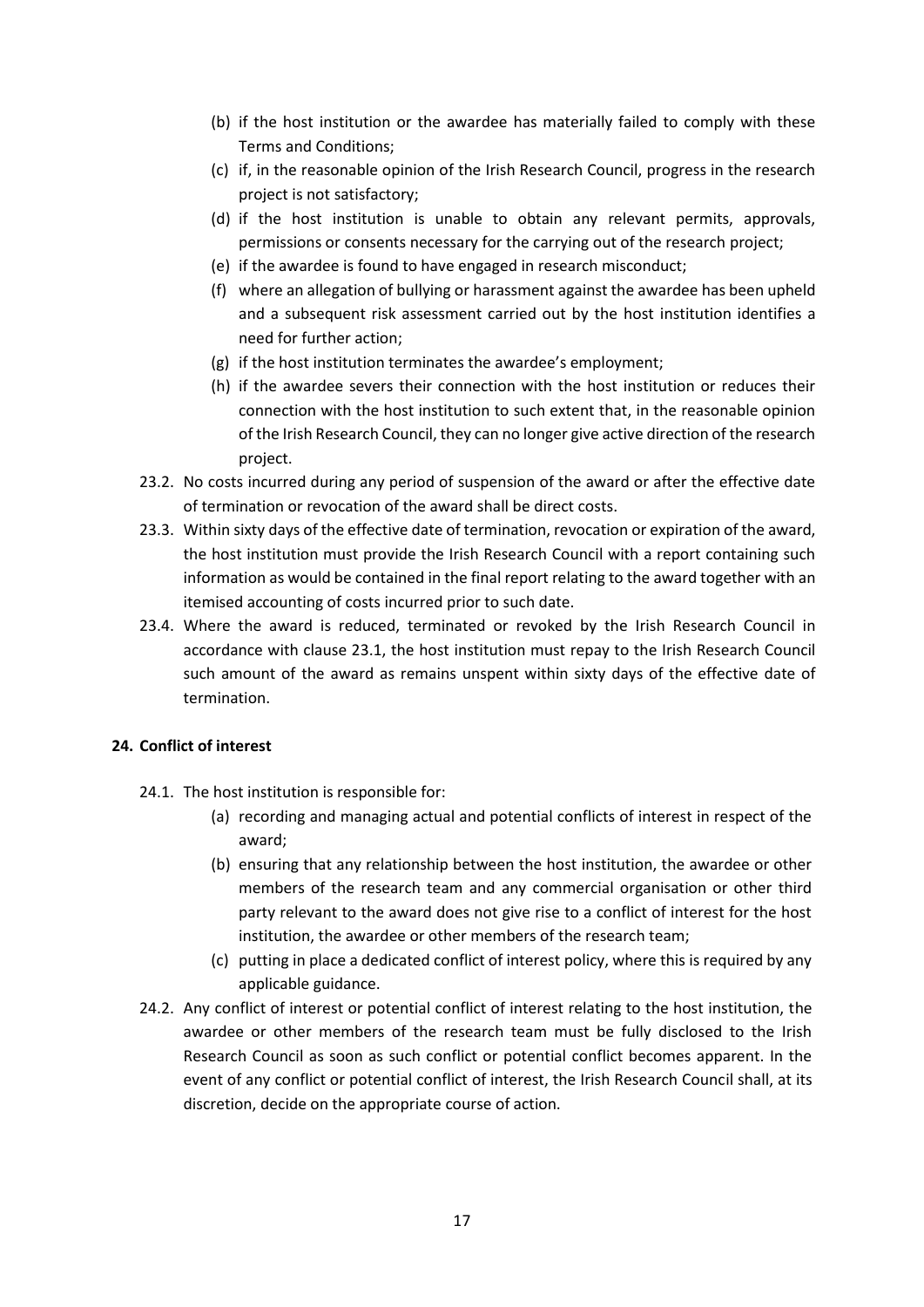#### <span id="page-17-0"></span>**25. Data protection**

- 25.1. The host institution shall comply with all General Data Protection Regulation (GDPR) applicable laws in the processing of personal data.
- 25.2. The Irish Research Council will collect, use and disclose personal data provided in the application and otherwise obtained under or in connection with these Terms and Conditions for the payment, monitoring, maintenance and review of the award, for the performance of its statutory powers and functions and for its general activities. Further details regarding the Irish Research Council's collection, use and disclosure of personal data and individuals' rights in respect of personal data relating to them are available in the Irish Research Council's [Data Protection Notice.](https://research.ie/assets/uploads/2017/05/IRC-Data-Protection-Notice-April-2020.pdf)
- 25.3. During the award or at any time following the expiration or termination of the award, the Irish Research Council may contact the host institution, the awardee or any member of the research team concerning funding opportunities, Irish Research Council activities or events, or for the purposes of monitoring and evaluating research data and data related to impact.
- 25.4. The Irish Research Council may choose to authorise a third party to contact the host institution, the awardee or any member of the research team on its behalf.

#### <span id="page-17-1"></span>**26. Freedom of information**

- 26.1. The Irish Research Council may be required to disclose information provided to it in response to a request under the Freedom of Information Act 2014.
- 26.2. Should the host institution or the awardee consider that any information supplied to the Irish Research Council is confidential or commercially sensitive it shall, at the time of providing the information, identify such information and give reasons for its confidentiality or commercial sensitivity. The Irish Research Council may, if it considers it appropriate, consult with the host institution or the awardee prior to releasing or consenting to the release of such information.

# <span id="page-17-2"></span>**27. Dispute resolution**

- 27.1. The Irish Research Council aims to deal with any issues that arise on its awards in a fair and timely manner. Awardees are required to engage with the Irish Research Council in the resolution of any such issues arising via the appropriate channels. The use of public fora, including social media, for this purpose will be considered to be a serious departure from this requirement.
- 27.2. The parties shall use their best efforts to negotiate in good faith and settle any dispute that may arise out of or in relation to the award, these Terms and Conditions or any breach of them. If any such dispute cannot be settled amicably through ordinary negotiations by the authorised representative of the parties, the dispute shall be referred to the Vice President of the host institution and the Director of the Irish Research Council, who shall meet in good faith to try and resolve the dispute.
- 27.3. Nothing contained in these Terms and Conditions shall prevent either party from seeking injunctive or other relief in a court of law to protect or enforce its legal rights.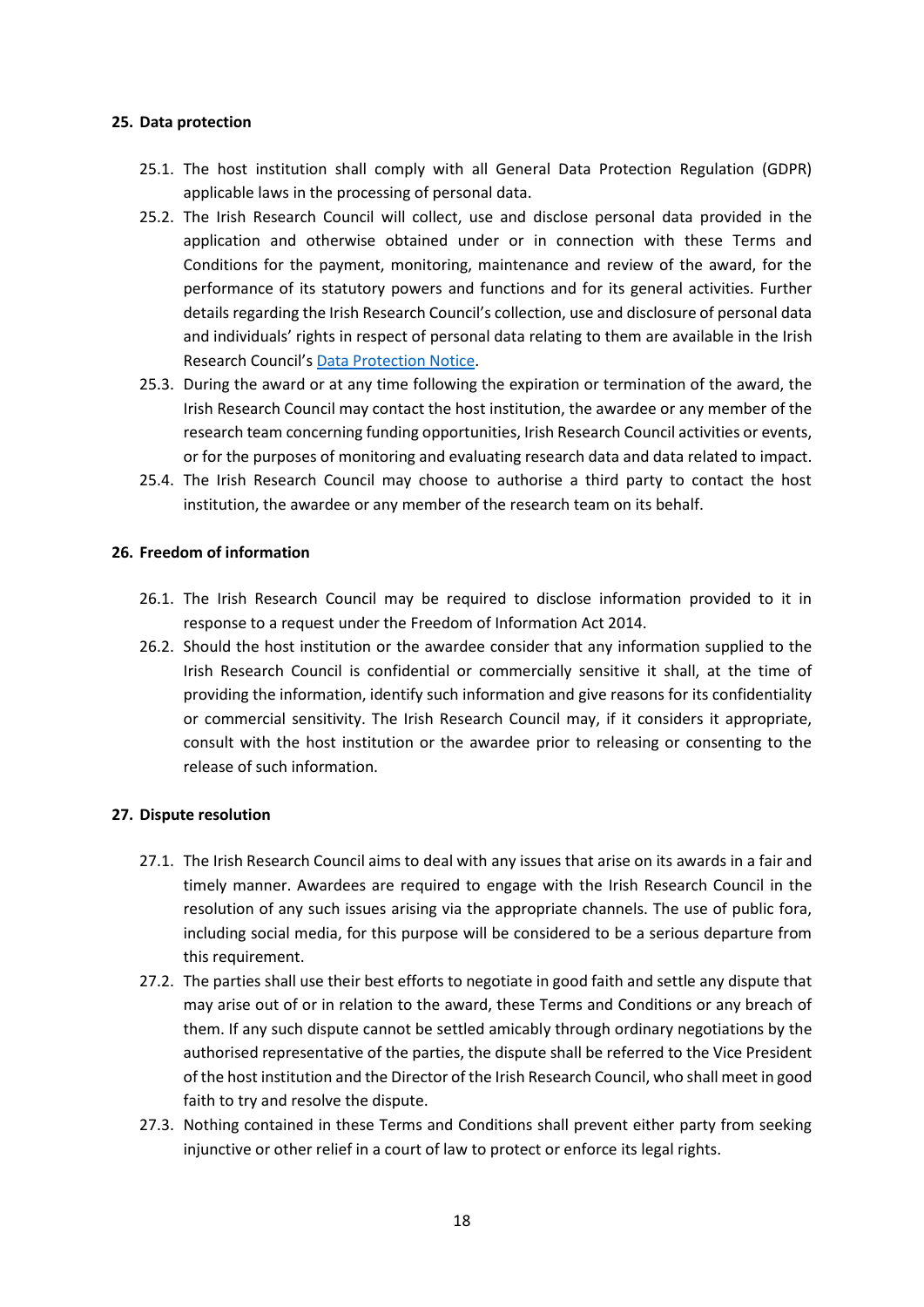#### <span id="page-18-0"></span>**28. Force majeure**

28.1. Neither party shall be liable to the other in contract, tort or otherwise for any failure or delay in the performance of any of its obligations under the award that are caused by any event of force majeure including, but not limited to, an act of God, labour dispute, or interruption or failure of utility service.

## <span id="page-18-1"></span>**29. Severability**

29.1. If any provision under these Terms and Conditions shall become or be declared illegal, invalid or unenforceable for any reason, including by reason of the provisions of any legislation or other provisions having the force of law, or by reason of any decision of any Court or other body or authority having jurisdiction over the parties, including the EU Commission and the European Court of Justice, such terms or provisions shall be severable from the Terms and Conditions and shall be deemed to be deleted, provided always that if any such deletion substantially affects or alters the basis of the award, the parties shall negotiate in good faith to amend and modify the provisions and terms of the award as may be necessary or desirable in the circumstances.

#### <span id="page-18-2"></span>**30. Nature of relationship**

- 30.1. Nothing in these Terms and Conditions shall constitute a partnership or joint venture or establish a relationship of agency between the parties.
- 30.2. The Irish Research Council does not act as an employer with respect to the research project, the research team or any other personnel of the host institution. The Irish Research Council shall not be responsible for, and shall have no liability whatsoever in respect of, any claim for redundancy, compensation, dismissal or discrimination or any other claims for which the host institution or awardee may be liable as an employer or otherwise.

# <span id="page-18-3"></span>**31. Legal proceedings**

31.1. The host institution shall ensure that the awardee and any member of the research team shall make themselves available to participate in any legal proceedings arising out of the award including, but not limited to, proceedings in connection with the ownership, exploitation, commercialisation or management of any intellectual property.